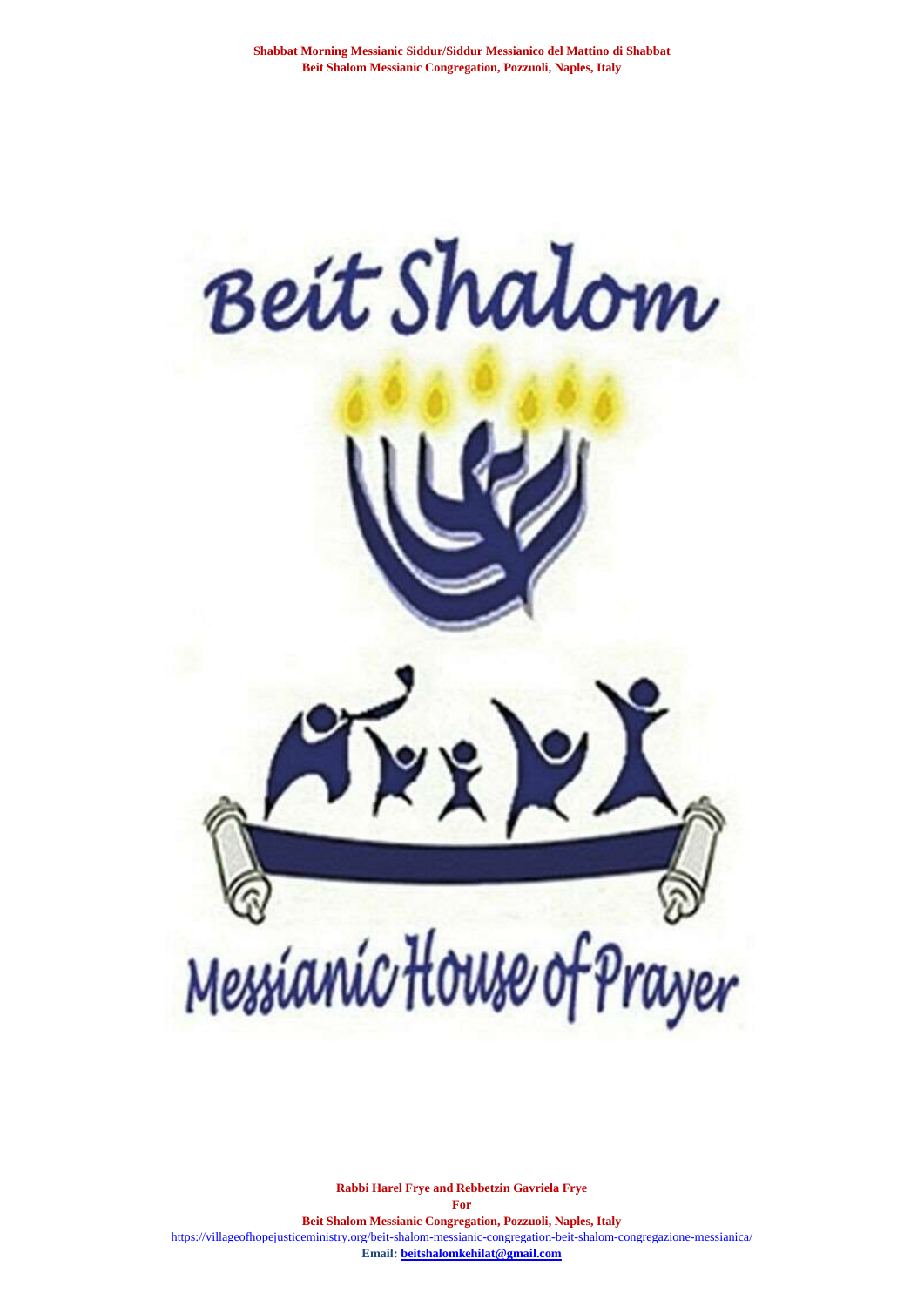**הללוי-ה 150 PSALM [Halleluyah!](https://soundcloud.com/user-114005263/halleluyah-celebration-of-life-alleluia-celebrazione-della-vita?in=user-114005263/sets/new-songs-for-shabbat-nuovi)**

**הללוי-ה הללו א-ל בקדשו הללוהו ברקיע עזו הללוהו בגבורתיו הללוהו כרב גדלו. הללוהו בתקע שופר הללוהו בנבל וכינור. הללוהו בתף ומחול הללוהו במינם ועגו. הללוהו בצלצלי שמע הללוהו בצלצלי תרועה. כל הנשמה תהלל י-ה הללוי-ה**

### **(Hebrew Transliterated Version) (Versione Traslitterata Ebraica)**

Hallelu El Bekodsho Halleluhu Birkia Uzo Helleluhu Bigvurotav Halleluhu Kerov Gudlo. Halleluhu Beteika Shofar Halleluhu Beneivel Vechinor. Helleluhu Betoph U'Machol Halleluhu Beminim Veugav. Helleluhu Betziltzilei Shama Halleluhu Betziltzilei Teruah. Kol Haneshama Tehallel Yah Halleluyah

### **(English Version)**

Halleluyah.

Praise God in His sanctuary; praise Him in the firmament of His power. Praise Him for His mighty acts; praise Him according to His abundant greatness. Praise Him with the blast of the horn; praise Him with the psaltery and harp. Praise Him with the timbrel and dance; praise Him with stringed instruments and the pipe. Praise Him with the loud-sounding cymbals; praise Him with the clanging cymbals. Let everything that hath breath praise the Lord. Hallelujah.

### **(Versione Italiana)**

Hallelujah.

Lodate Hashem (Dio) nel Suo santuario; lodalo nel firmamento della Sua potenza. Lodatelo per i Suoi atti potenti; lodatelo secondo la Sua abbondante grandezza. Lodatelo con il suono del corno; lodatelo con il salterio e l'arpa. Lodatelo con il timbro e la danza; lodatelo con strumenti a corda e la pipa. Lodatelo con i piatti dal suono forte; lodatelo con i piatti fragorosi. Lasciate che tutto ciò che respira lodi il Signore. Hallelujah.

### **[Barchu](https://soundcloud.com/user-114005263/torah-aliyah-blessings-benedizione?in=user-114005263/sets/blessings-benedizioni)** – (**"The Call to Worship"/"La Chiamata all'Adorazione") (Torah Blessing - Before Torah Reading / Benedizione della Torah - Prima della Lettura) (Hebrew Transliterated Version) (Versione Traslitterata Ebraica)**

**(Leader/Officiante)** Bar-chu Et A-do-nai Ham-Vo-rach **(All Together/Tutti Insieme)** Ba-ruch A-do-nai Ham-vo-rach Le-o-lam Va-ed

#### **(English Version)**

**(Leader)** Bless the LORD who is to be praised. **(All Together)** Blessed be the LORD who is praised for all eternity.

### **(Versione Italiana)**

**(Officiante)** Benedetto sia il Signore che è degno di lode. **(Tutti Insieme)** Benedetto sia il Signore che è degno di lode in eterno.

בְּרְכוּ אֶת יְיָ *הַמְבֹרְ***ךְ! בְּרוּךְ יְיָ הַמְבֹרַךְ לְעוֹלָם וַעָּד**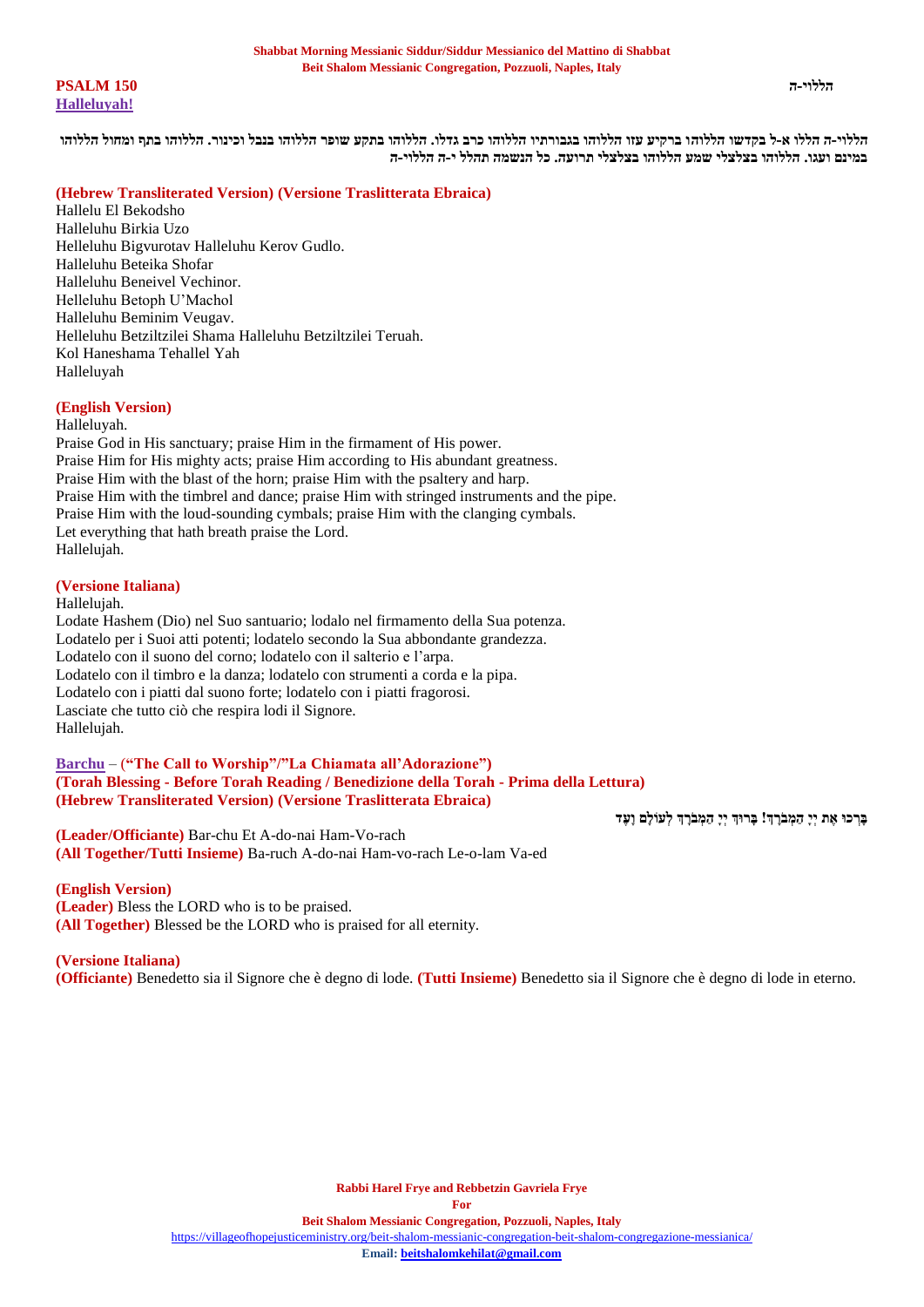כרוד יי המברד לעולם ועד. בָּרוּךְ אַתָּה יְיָ אֱלֹהָינוּ מֶלֶךְ הָעוֹלָם, אֲשֶׁר בֶּחַר בֶּנוּ מִכָּל הָעֲמִים וְנֵתֵן לְנֵוּ אֶת תּוֹרְתוֹ. בָּרוּךְ אֶתָּה יְיָ, נוֹתֵן הַתּוֹרָה.

### **(Leader/Officiante)**

Baruch Adonai ham'vorach l'olam va-ed. Baruch atah, Adonai Eloheinu, Melech ha'olam, asher bachar banu mikol haamim, v'natan lanu et Torato. Baruch atah, Adonai, notein haTorah.

## **(English Version)**

**(Leader)**

Blessed is Adonai who is blessed now and forever. Blessed are You, Adonai our God, Sovereign of the universe, who has chosen us from among the peoples, and given us the Torah. Blessed are You, Adonai, who gives the Torah.

### **(Versione Italiana)**

**(Officiante)**

Beato Adonai che è benedetto ora e per sempre. Beato tu, Adonai, nostro Dio, Sovrano dell'universo, che ci hai scelto tra i popoli, e ci ha dato la Torah. Beato tu, Adonai, che dai la Torà.

**[Reading of the Torah Portion / Lettura della Porzione di Torah](https://villageofhopejusticeministry.org/torah-portions-porzioni-di-torah/)**

### **[Torah Blessing / Benedizione della Torah](https://soundcloud.com/user-114005263/torah-aliyah-blessings-benedizione?in=user-114005263/sets/blessings-benedizioni) - (After Torah Reading / Dopo la Lettura della Torah)**

בָּרוּךְ אַתָּה יִיָּ אֵלֹהֵינוּ מֵלֵךְ הָעוֹלָם, אֲשֶׁר נֵתַּן לֵנוּ תּוֹרַת אֵמֶת, וְחַיֵּי עוֹלָם נָטַע בְּתוֹכֵנוּ: בָּרוּךְ אַתָּה יִיָ, נוֹתֵן הַתּוֹרָה

### **(Leader/Officiante)**

**(Transliterated Version/Versione Traslitterata)** Baruch Atah Adonai Eloheinu melech ha'olam Asher natan lanu Torat Emet V'chayei olam nata b'tocheinu Baruch Atah Adonai notein haTorah **(English Version) (All Together)** We praise You, Eternal God, Sovereign of the universe: You have given us a Torah of Truth, Implanting within us eternal life. **(Italian Version/Versione Italiana) (Tutti Insieme)** Ti lodiamo, Dio Eterno, Sovrano dell'universo: Tu ci hai dato una Torah di verità, hai impiantato dentro di noi la vita eterna. Ti lodiamo, o Dio, donatore della Torah.

# **[Haftarah Blessing / Benedizione della Haftarah](https://soundcloud.com/user-114005263/blessing-before-the-haftarah-with-explanationbenedizione-hafatarah-con-spiegazione?in=user-114005263/sets/blessings-benedizioni) - (Before Haftarah Reading / Prima della Lettura della Haftarah)**

ברוד אתה יי אלהינו מלך העולם, אשר בחר בנביאים טובים, ורצה בדבריהם הנאמרים באמת, ברוד אתה יי, הבוחר בתורה ובמשה עבדו, ובישראל עמו, **ּ.ובִּ נְבִּ יאֵּ י הָּ אֱמֶ ת וָּצֵֶֽ דֶ ק**

### **(Leader/Officiante)**

**(Transliterated Version/Versione Traslitterata)** Baruch Atah Adonai Eloheinu melech ha'olam Asher bachar binvi'im tovim V'ratza v'divreihem hane'emarim be'emet Baruch Atah Adonai habocheir baTorah Uv'Moshe avdo uv'Yisrael amo Uvin'vi'ei ha'emet vatzadek

**(English Version) (All Together)** We praise You, Eternal God, Sovereign of the universe: You have called faithful prophets to speak words of truth. We praise You, Oh God, for the revelation of Torah, for Moses Your servant and Israel Your people, and for the prophets of truth and righteousness.

**(Italian Version/Versione Italiana) (Tutti Insieme)** Ti lodiamo, Dio Eterno, Sovrano dell'universo: Hai chiamato profeti per parlare parole di verità. Ti lodiamo, o Dio, per la rivelazione della Torah, per Mosè Tuo servitore e Israele Tua gente, e per i profeti della verità e della giustizia.

**Rabbi Harel Frye and Rebbetzin Gavriela Frye**

**For**

#### **Beit Shalom Messianic Congregation, Pozzuoli, Naples, Italy**

<https://villageofhopejusticeministry.org/beit-shalom-messianic-congregation-beit-shalom-congregazione-messianica/>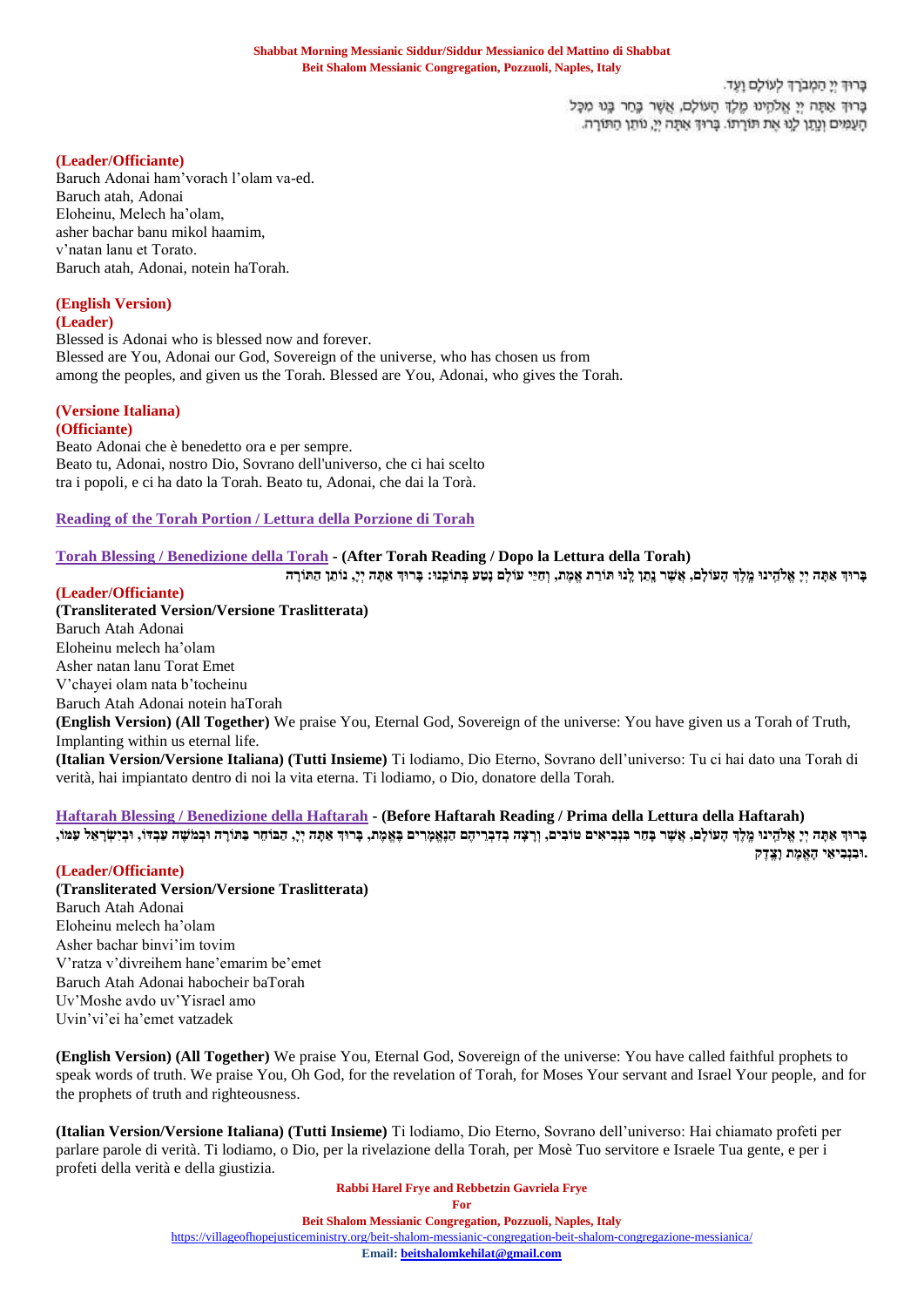### **Haftarah Blessing / Benedizione della Haftarah - [After Haftarah Reading / Dopo la lettura della Haftarah\)](https://soundcloud.com/user-114005263/blessing-after-haftarah-benedizione-dopo-la-lettura-della-haftarah?in=user-114005263/sets/blessings-benedizioni)**

ברוד אתה יי אלהינו מלך העולם, צור כל העולמים, צדיק בכל הדורות, האל הנאמן האומר ועשה, המדבר ומקים, שכל דבריו אמת וצדק על החורה, ועל העבודה, ועל הוביאים, ועל יום השפת הזה, שנתת לנו יי אלהינו, לקדשה ולמנוחה, לכבוד ולתפא רת **(Transliterated Version/Versione Traslitterata)** Baruch Atah Adonai Eloheinu melech ha'olam Tzur kol ha'olamim Tzadik b'chol hadarot, Ha'eil hane'eman ha'omeir v'oseh Ham dabeir um'kayeim Shekol d'varav emet vatzadek Al haTorah, v'al ha'avodah, v'al han'vi'im V'al yom haShabbat hazeh Shenatata lanu Adonai Eloheinu Lik'dusha v'lin'nucha, l'chavod ul'thif'aret Al hakol, Adonai Eloheinu Anachnu modem lach um'var'chim otach Yit'barach shim'cha b'fi kol chai Tamid l'olam va'ed Baruch Atah Adonai, m'kadeish haShabbat

**(English Version) (All Together)** We praise You, Eternal God, Sovereign of the universe, the Rock of all creation, the Righteous One of all generations, the faithful God whose word is deed, whose every command is just and true. For the Torah, for the privilege of worship, for the prophets, and for this Sabbath day that You, our Eternal God, have given us for holiness and rest, for honor and glory, we thank and praise You. May Your name be praised for ever by every living being. We praise You, O God, for the Sabbath and its holiness.

**(Italian Version/Versione Italiana) (Tutti Insieme)** Ti lodiamo, Dio Eterno, Sovrano dell'universo, Rocca di tutta la creazione, il Giusto di tutte le generazioni, il Dio fedele la cui parola è compiuta, il cui ogni comando è giusto e vero. Per la Torah. Per il privilegio di culto, per i profeti e per questo giorno di sabato che Tu, il nostro Dio eterno, ci hai dato per la santità e il riposo, per onore e gloria, ti ringraziamo e ti lodiamo. Il tuo nome sia lodato per sempre da ogni essere vivente. Noi ti lodiamo, o Dio, per il sabato e la sua santità.

### **[Sermon Reading in English and in Italian / Lettura del Sermone in Inglese e in Italiano](https://villageofhopejusticeministry.org/sermoni-sermons/)**

### **[Yotzer](https://soundcloud.com/user-114005263/yotzer-blessingbenedizione?in=user-114005263/sets/blessings-benedizioni) Or - (Introductory Blessing/ Benedizione Introduttiva)**

בָּרוּךְ אַתָּה יְיָ, אֱלֹהֵינוּ מֵלֵךְ הָעוֹלָם, יוֹצֵר אוֹר, וּבוֹרֵא חִשָּׁךְ, עֹשֶׂה שָׁלוֹם וּבוֹרֵא אֶת הַכֹּל המאיר לארץ ולדרים עליה ברחמים. ובטובו מחדש בכל יום תמיד מעשה בראשית: מה רבו מעשיד יי. כלם בחכמה עשית, מלאה הארץ קנינד: תתברד יִי אַלְהָינוּ עַל שֱבָה מַעֲשֶׂה יַדֵיךָ. וְעַל מְאוֹרֵי אוֹר שֵׁעֲשָׂית יִפְאֲרוּךְ סֶלָה.אוֹר חַדָשׁ עַל צִיּוֹךְ הַאֵיר וְנִזְכָּה כִלֵנוּ מְהָרָה לְאוֹרוֹ. בְּרוּךְ אַתָּה יִי יוֹצֶר הַמְאוֹרוֹת

### **(Hebrew Transliterated Version) (Versione Traslitterata Ebraica)**

Baruch Atah Adonai Eloheinu, Melech ha-olam, Yotzer or uvorei Choshech, oseh shalom uvorei et hakol. Hamlei-ir la-aretz v'ladarim aleha b'rachamim, uvtuvo m'chadeish b'chol yom tamid ma-asei v'reishit. Mah rabu ma-asecha Adonai, kulam b'chochmah asita, mal-ah ha-aretz kinyanecha. Titbarach Adonai Eloheinu al shevach ma-asei yadecha, v'al m'orei or she-asita y'fa-arucha selah. Or chadash al Tzion ta-ir, v'nizkeh chulanu m'heirah I'oro. Baruch Atah Adonai. yotzer ham'orot.

**(English Version)** PRAISED ARE YOU, Adonai our God, Sovereign of the universe, Creator of light and darkness, who makes peace and fashions all things. In mercy, You Illuminate the world and those who live upon it. In Your goodness You daily renew creation. How numerous are Your works, Adonai! In wisdom, You have formed them all, filling the earth with Your creatures. Be praised, Adonai our God, for the excellent work of Your hands, and for the lights You created may they glorify You. Shine a new light upon Zion, that we all swiftly merit its radiance. Praised are You, Adonai, Creator of all heavenly lights.

**(Versione Italiana)** LODATO SEI, Adonai, nostro Dio, Sovrano dell'universo, Creatore di luce e oscurità, che fa pace e crea tutte le cose. Nella misericordia, illumini il mondo e coloro che vivono su di esso. Nella Tua bontà rinnovi quotidianamente la creazione. Quante sono le Tue opere, Adonai! In saggezza, li hai formati tutti, riempiendo la terra con le Tue creature. Sia lodato, Adonai, nostro Dio, per l'eccellente lavoro delle Tue mani e per le luci che hai creato che possano glorificarti. Accendi una nuova luce su Sion, che tutti meritiamo rapidamente il Suo splendore. Lodato Tu, Adonai, Creatore di tutte le luci celesti.

> **Rabbi Harel Frye and Rebbetzin Gavriela Frye For**

### **Beit Shalom Messianic Congregation, Pozzuoli, Naples, Italy**

<https://villageofhopejusticeministry.org/beit-shalom-messianic-congregation-beit-shalom-congregazione-messianica/>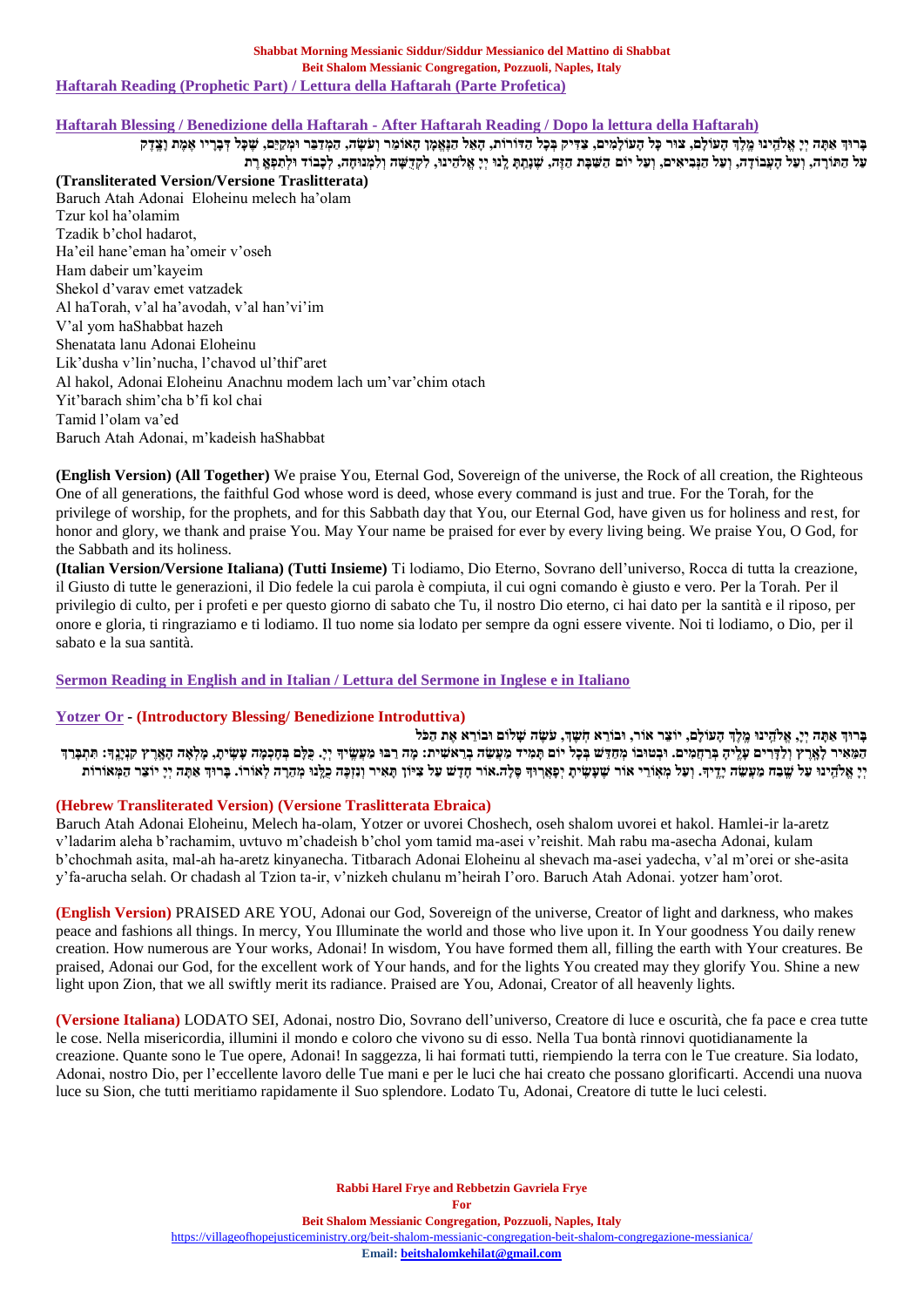**:לְ כָּה דֹודִּ י לִּ קְ רַ את כַלָּה. פְ נֵּי שַ בָּ ת נְקַ בְ לָּה**

.<br>שַמּוֹר וְזָכוֹר בְּדְבּוּר אֶחֶד, הָשְמִיעֲנוּ אֵל הַמִּיְחֵד **:ה' אֶ חָּ ד ּושְ מֹו אֶ חָּ ד. לְ שֵּ ם ּולְ תִּ פְ אֵֶֽ רֶ ת וְ לִּ תְ הִּ לָּה**

**:לְ כָּה דֹודִּ י לִּ קְ רַ את כַלָּה. פְ נֵּי שַ בָּ ת נְקַ בְ לָּה**

לִקְרַאת שַׁבָּת לְכוּ וְנֵלְכָה. כִּי הִיא מְקוֹר הַבְּרָכָה. **:מֵּ רֹאש מִּ קֵֶֽ דֶ ם נְ סּוכָּה. סֹוף מַ עְֲֶׂ ה בְ מַ חֲשָּ בָּ ה תְ חִּ לָּה**

**:לְ כָּה דֹודִּ י לִּ קְ רַ את כַלָּה. פְ נֵּי שַ בָּ ת נְקַ בְ לָּה**

**.מִּ קְ וַּ ש מֵֶֽ לְֶך עִּ יר מְ לּוכָּה. קֵֽ ּומִּ י צְ אִּ י מִּ תֹוְך הַ הֲפֵּכָּה :רַ ב לְָּך שֵֶֽ בֶ ת בְ עֵֵּֽ מֶ ק הַ בָּ כָּא. וְ הּוא יַחֲמֹול עָּלֵַֽ יְִּך חֶ מְ לָּה**

**:לְ כָּה דֹודִּ י לִּ קְ רַ את כַלָּה. פְ נֵּי שַ בָּ ת נְקַ בְ לָּה**

**הִּ תְ עֹורְ רִּ י הִּ תְ עֹורְ רִּ י. כִּ י בָּ א אֹורֵּ ְך .קֵֽ ֵּֽומִּ י אֵֽ ֹורִּ י .עֵֽ ּורִּ י עֵֽ ּורִּ י שִּ יר דַ בֵֵּֽ רִּ י. כְ בֹוד ה' עָּלֵַֽ יְִּך נִּגְ לָּה**

**:לְ כָּה דֹודִּ י לִּ קְ רַ את כַלָּה. פְ נֵּי שַ בָּ ת נְקַ בְ לָּה**

**.לא תֵּ בושי וְ לא תִּ כָּלְ מִּ י. מַ ה תִּ שתוחֲחִּ י ּומַ ה תֶ הֱמִּ י .בָּ ְך יֶחֱסּו עֲנִּיֵּי עַוִּּ י. וְ נִּבְ נְתָּ ה עִּ יר עַל תִּ לָּּה**

**.לְ כָּה דודִּ י לִּ קְ רַ את כַלָּה. פְ נֵּי שבָּ ת נְקַ בְ לָּה**

**.וְ הָּ יּו לִּ מְ שסָּ ה שאסָּ יְִּך. וְ רָּ חֲקּו כָּל מְ בַ לְ עָּיִּ ְך .יָּשיש עָּלַיְִּך אֱלהָּ יְִּך. כִּ מְ שוש חָּ תָּ ן עַל כַלָּה**

**.לְ כָּה דודִּ י לִּ קְ רַ את כַלָּה. פְ נֵּי שבָּ ת נְקַ בְ לָּה**

**.יָּמִּ ין ּושמאל תִּ פְ רוצִּ י. וְ אֶ ת ה' תַ עֲרִּ יצִּ י .עַל יַד אִּ יש בֶ ן פַרְ צִּ י. וְ נִּשמְ חָּ ה וְ נָּגִּ ילָּה**

**.לְ כָּה דודִּ י לִּ קְ רַ את כַלָּה. פְ נֵּי שבָּ ת נְקַ בְ לָּה**

**.בֵֽ ֹואִּ י בְ שָּ לֹום עֲטֶ רֶ ת בַ עְ לָּּה. גַם בְ ְִּׂ מְ חָּ ה ּובְ צָּ הֳלָּה :תֹוְך אֱמּונֵּי עַם סְ גֻלָּה. בֵֽ ֹואִּ י כַלָּה, בֵֽ ֹואִּ י כַלָּה**

לְכָה דוֹדִי לִקְרַאת כַּלָּה. פְּנֵי שַׁבָּת נִקְבְּלָה

## **(Hebrew Transliterated Version) (Versione Traslitterata Ebraica)**

Lecha dodi likrat kala, p'nei Shabbat n'kabelah!

Shamor v'zachor b'dibur echad, Hishmi'anu el ha'meyuchad. Adonai echad u'shmo echad; L'shem ul'tiferet v'l'tehila.

Lecha dodi likrat kala, p'nei Shabbat n'kabelah!

Likrat Shabbat l'chu v'nelcha, Ki hi m'kor ha'bracha. Me'rosh mi'kedem n'sucha; Sof ma'aseh b'mach'shava t'chila.

Lecha dodi likrat kala, p'nei Shabbat n'kabelah!

**Rabbi Harel Frye and Rebbetzin Gavriela Frye For Beit Shalom Messianic Congregation, Pozzuoli, Naples, Italy**

<https://villageofhopejusticeministry.org/beit-shalom-messianic-congregation-beit-shalom-congregazione-messianica/>

**Email[: beitshalomkehilat@gmail.com](mailto:beitshalomkehilat@gmail.com)**

**לְ כָּה דֹודִּ י [Dodi Lecha](https://soundcloud.com/user-114005263/lcha-dodi-chanted-cantata?in=user-114005263/sets/new-songs-for-shabbat-nuovi)**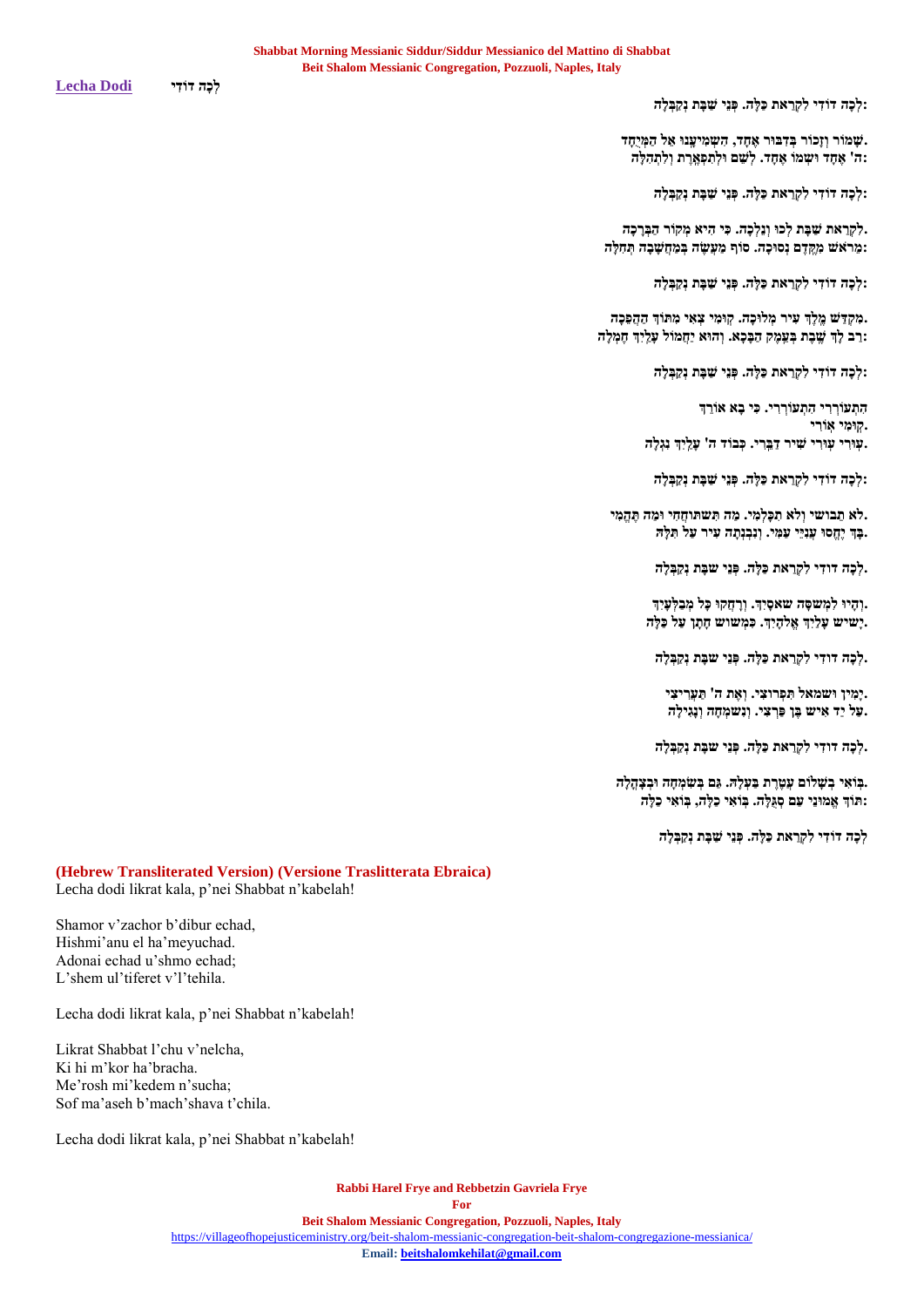Mikdash melech, ir m'lucha, Kumi, tze'i mi'toch ha'hafecha. Rav lach shevet b'emek ha'bacha; V'hu yachmol alai'yich chemla.

Lecha dodi likrat kala, p'nei Shabbat n'kabelah!

Hit'oreri, hit'oreri, Ki va orech, kumi uri. Uri, uri, shir daberi; K'vod Adonai alai'yich nigla.

Lecha dodi likrat kala, p'nei Shabbat n'kabelah!

Lo tevoshi ve'lo tikal'mi mah tishtochachi umah tehemi, bach yechesu ani'ei ami, venivnetah ir al tilah.

Lecha dodi likrat kala, p'nei Shabbat n'kabelah!

Vehayu lim'shisah shosaich, verachaku kol miv'laich, yasis alaich Elohaich, kimesos chatan al kalah.

Lecha dodi likrat kala, p'nei Shabbat n'kabelah!

Yamin usmol tif'rotzi, ve'et hashem ta'aritzi, al yad ish bein partzi, venis'mechah venagilah.

Lecha dodi likrat kala, p'nei Shabbat n'kabelah!

Bo'i v'shalom, ateret ba'ala, Gam b'simcha uv' tzhala. Toch emunei am segula; Bo'i chala, bo'i chala.

Lecha dodi likrat kala, p'nei Shabbat n'kabelah!

### **(English Version)**

Come, my friend, to meet the bride; let us welcome the Sabbath. "Observe" and "Remember," in a single command, the One God announced to us. The Lord is One, and his name is One, for fame, for glory and for praise.

Come, my friend, to meet the bride; let us welcome the Sabbath.

Come, let us go to meet the Sabbath, for it is a source of blessing. From the very beginning it was ordained; last in creation, first in God's plan.

Come, my friend, to meet the bride; let us welcome the Sabbath.

Shrine of the King, royal city, arise! Come forth from thy ruins. Long enough have you dwelt in the vale of tears! He will show you abundant mercy.

Come, my friend, to meet the bride; let us welcome the Sabbath.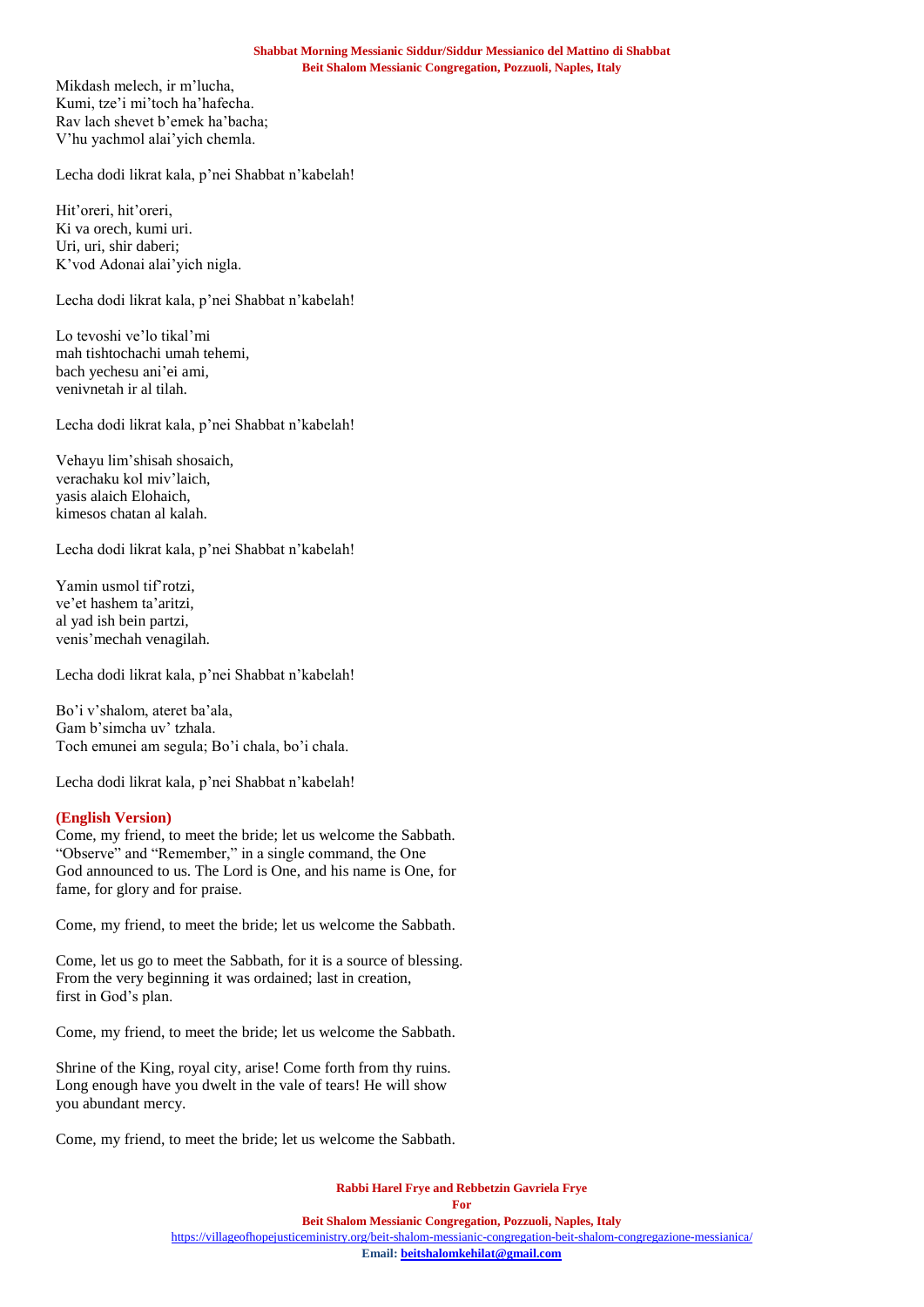Shake off your dust, arise! Put on your glorious garments, my people, and pray: "Be near to my soul, and redeem it through the son of Jesse, the Bethlehemite."

Come, my friend, to meet the bride; let us welcome the Sabbath.

Bestir yourself, bestir yourself, for your light has come; arise and shine! Awake, awake, utter a song; the Lord's glory is revealed upon you.

Come, my friend, to meet the bride; let us welcome the Sabbath.

Be not ashamed nor confounded. Why are you downcast? Why do you moan? The afflicted of my people will be sheltered within you; the city shall be rebuilt on its ancient site.

Come, my friend, to meet the bride; let us welcome the Sabbath.

Those who despoiled you shall become a spoil, and all who would devour you shall be far away. Your God will rejoice over you as a bridegroomm rejoices over his bride.

Come, my friend, to meet the bride; let us welcome the Sabbath. You shall extend to the right and to the left, and you shall revere the Lord. Through the advent of a descendant of Perez we shall rejoice and exult.

Come, my friend, to meet the bride; let us welcome the Sabbath.

### **Congregation rises and turns toward the door, as if to welcome a guest.**

Come in peace, crown of God, come with joy and cheerfulness; amidst the faithful of the chosen people come O bride; come, O bride.

Come, my friend, to meet the bride; let us welcome the Sabbath.

### **(Versione Italiana)**

Vieni, amico mio, per incontrare la sposa; diamo il benvenuto al Sabato. "Osserva" e "Ricorda", in un unico comando, l'Uno Dio ci ha annunciato. Il Signore è Uno, e il Suo nome è Uno, per fama, gloria e lode.

Vieni, amico mio, per incontrare la sposa; diamo il benvenuto al Sabato.

Vieni, andiamo a incontrare il Sabato, perché è una fonte di benedizione. Sin dall'inizio fu ordinato; ultimo nella creazione, primo nel piano di Dio.

Vieni, amico mio, per incontrare la sposa; diamo il benvenuto al Sabato.

Sorge il Santuario del Re, città reale! Vieni dalle tue rovine. Abbastanza a lungo hai abitato nella valle delle lacrime! Ci mostrerà misericordia abbondante.

Vieni, amico mio, per incontrare la sposa; diamo il benvenuto al Sabato.

Scuoti la polvere, alzati! Metti le tue vesti gloriose, mia gente, e prega: "Sii vicino alla mia anima e riscattalo il figlio di Iesse, il Betlemme."

Vieni, amico mio, per incontrare la sposa; diamo il benvenuto al Sabato.

Prepara te stesso, prepara te stesso, poiché la tua luce è venuta; sorgi e brilla! Sveglia, sveglia, pronuncia un canto; la gloria del Signore si rivela su di te.

#### **Rabbi Harel Frye and Rebbetzin Gavriela Frye**

**For**

**Beit Shalom Messianic Congregation, Pozzuoli, Naples, Italy**

<https://villageofhopejusticeministry.org/beit-shalom-messianic-congregation-beit-shalom-congregazione-messianica/>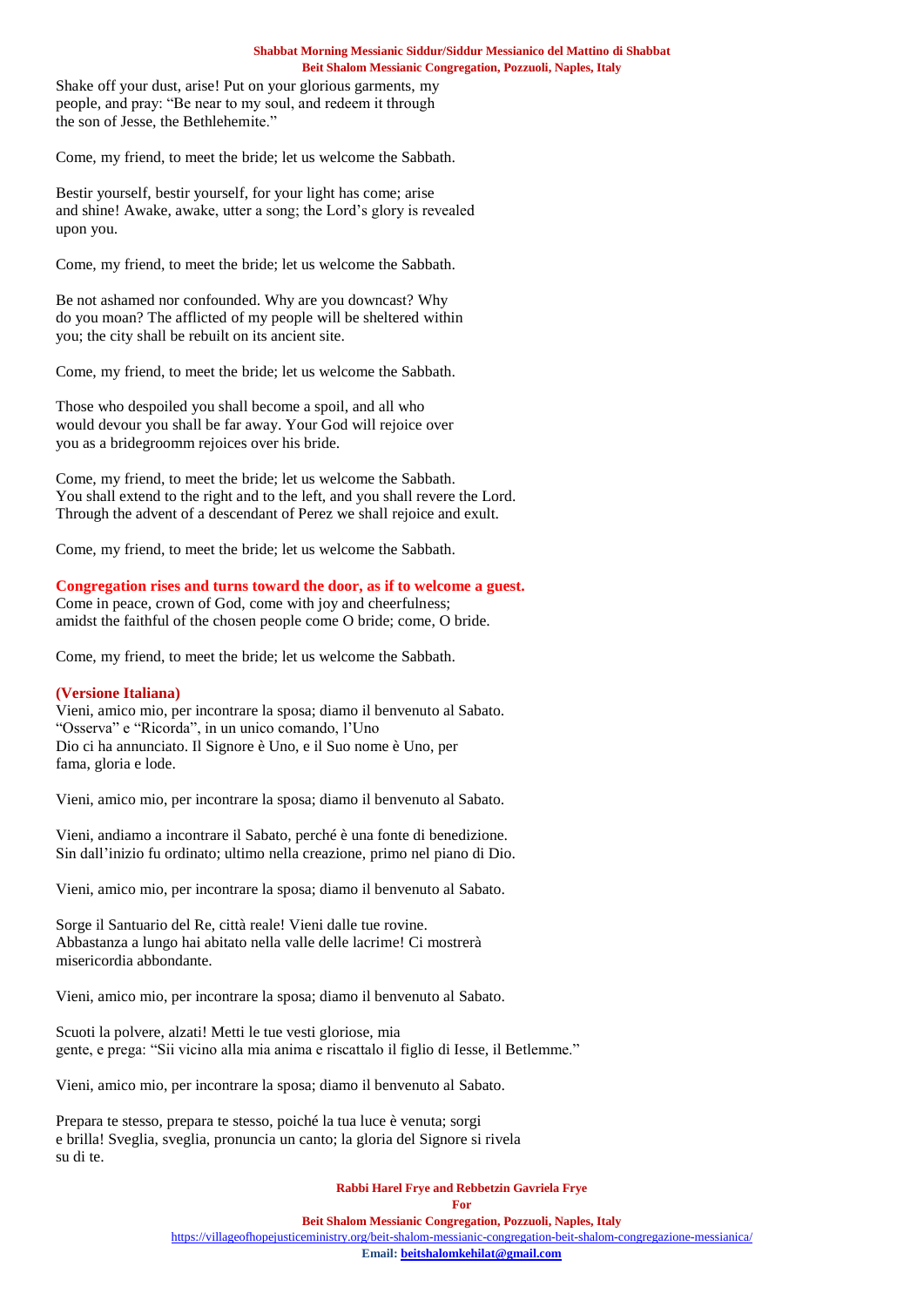Vieni, amico mio, per incontrare la sposa; diamo il benvenuto al Sabato.

Non vergognarti né confonderti. Perché sei abbattuto? Perché ti lamenti? Gli afflitti del mio popolo saranno protetti all'interno; la città sarà ricostruita sul Suo antico sito.

Vieni, amico mio, per incontrare la sposa; diamo il benvenuto al Sabato.

Coloro che ti hanno spogliato diventeranno un bottino e tutti coloro che ti divorerebbero, saranno lontani. Il Tuo Dio si rallegrerà di te come lo sposo gioisce per la sua sposa.

Vieni, amico mio, per incontrare la sposa; diamo il benvenuto al Sabato. Ti spanderai a destra e a sinistra e onorerai il Signore. Con l'avvento di un discendente di Perez ci rallegreremo ed esulteremo. Vieni, amico mio, per incontrare la sposa; diamo il benvenuto al Sabato.

### **La congregazione si alza e si gira verso la porta, come per accogliere un ospite.**

Vieni in pace, corona di Hashem (Dio), vieni con gioia e allegria; tra i fedeli del popolo eletto viene o sposa; vieni, o sposa.

Vieni, amico mio, per incontrare la sposa; diamo il benvenuto al Sabato.

#### **Blessing/Benedizione:**

**[Yotzer Ham'orot \(El Adon\)](https://soundcloud.com/user-114005263/gad-elbaz-el-adon) - (Who Formed the Luminaries/ Chi ha Formato i Luminari) (Hebrew Transliterated Version/Ebraico Versione Translitterata)**

hamasim kol al Adon El **אל אדון על כל המעשים**

**וגדולה תפארת** Tif'eret ug'dulah

Blessed and praised is he by every soul Benedetto e lodato è da ogni anima knowledge and wisdom surround him conoscenza e saggezza lo circondano He is exalted above the celestial beings È esaltato al di sopra degli esseri celesti And adorned in glory above the chariot E ornato in gloria sopra il carro

neshamà kol befi umevorach Baruch **ברוך ומבורך בפי כל נשמה** olam male vethuvo godlo **גודלו וטובו מלא עולם** odo sovevim utvunah dat **דעת ותבונה סובבים הודו הקודש חיות על המתגאה** Hamitga'eh al chayot HaKodesh. .hamerkavah al bechavod Venehedar **ונהדר בכבוד על המרכבה כיסאו לפני ומישור זכות** Z'chut umishor lifnei kis'o. **כבודו מלא ורחמים חסד.** Chesed verachamim male k'vodo:

**אלוהינו שבראם מאורות טובים** tovim me'orot shebara Eloheinu. **ובהשכל בבינה בדעת יצרם** Yetzaram bida'at b'vinah uvehas'kel. **בהם נתן וגבורה כוח** Ko'ach ug'vurah natan bahem. :tevel bekerev moshlim Lihyot **להיות מושלים בקרב תבל נוגה ומפיקים זיו מלאים** Mele'im ziv um'fikim nugah. **העולם בכל זיום נאה** Na'eh zivam bechol ha'olam. **בבואם ששים בצאתם שמחים** S'mechim betzetam vesasim bevo'am. **קוניהם רצון באימה עושים** Osim be'eimah ratzon konam: **לשמו נותנים וכבוד פאר** Pe'er vechavod not'nim lish'mo. .malchuto lezecher verinah Tzahalah **צהלה ורינה לזכר מלכותו אור ויזרח לשמש קרא** Kara lashemesh vayiz'rach or. **הלבנה צורת והתקין ראה** Ra'ah vehit'kin tzurat hal'vanah: **מרום צבא כל לו נותנים שבח** shevach not'nim lo kol tz'va marom. **הקודש ואופני וחיות שרפים** Sor'fim ve'ofanim vechayot HaKodesh:

#### **(English Version) (Versione Italiana)**

God is the Lord of all creation **Hashem** (Dio) è il Signore di tutta la creazione His greatness and goodness fill the universe La Sua grandezza e bontà riempiono l'universo Purity and justice stand before his throne Purezza e giustizia stanno davanti al Suo trono

> **Rabbi Harel Frye and Rebbetzin Gavriela Frye For**

#### **Beit Shalom Messianic Congregation, Pozzuoli, Naples, Italy**

<https://villageofhopejusticeministry.org/beit-shalom-messianic-congregation-beit-shalom-congregazione-messianica/>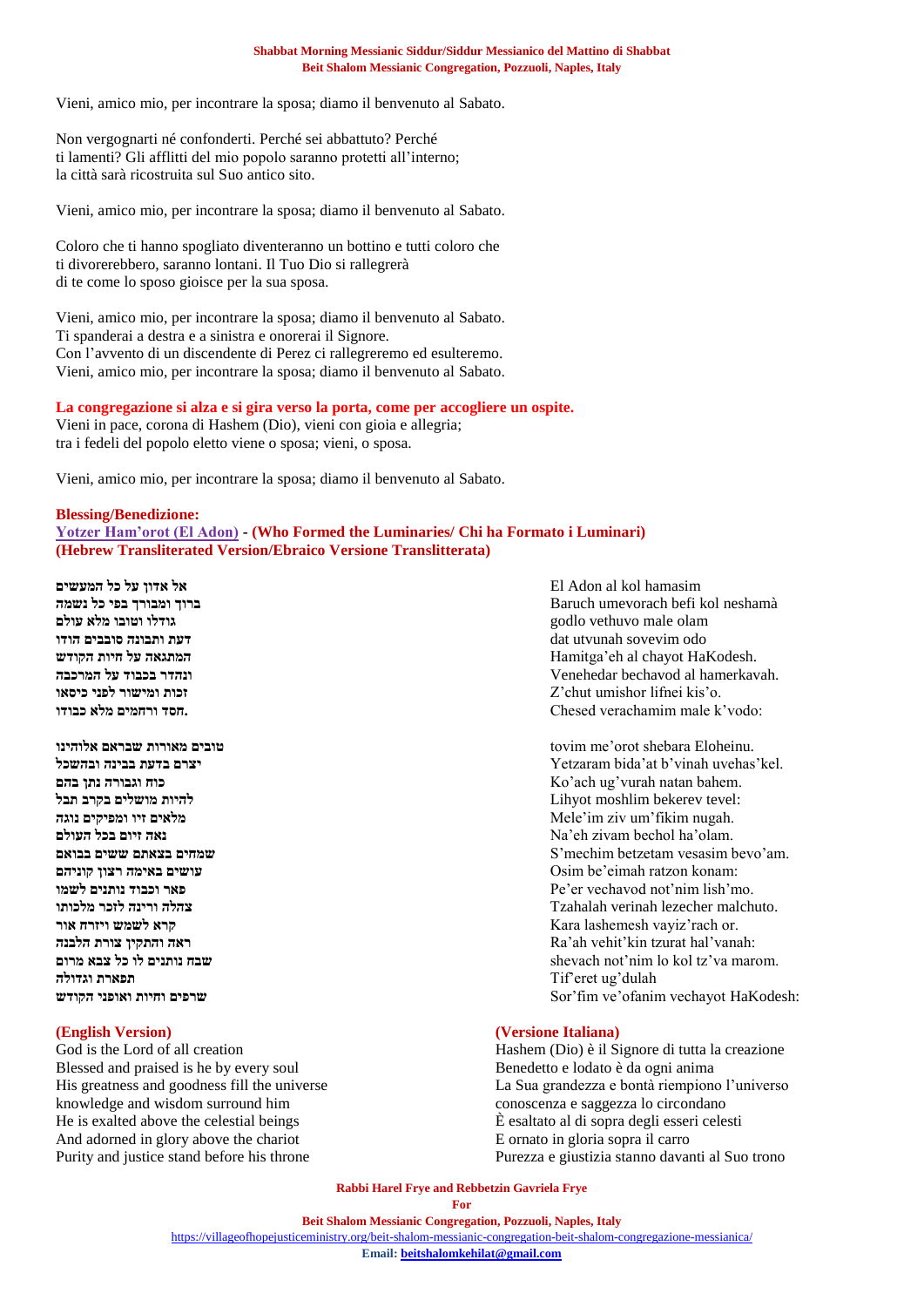made with knowledge, wisdom and insight fatti con conoscenza, saggezza e perspicacia He placed in them energy and power Ha messo in loro energia e potere To have dominion over the world per avere il dominio sul mondo Full of splendor they radiate brightness; Pieni di splendore irradiano luminosità;

Beautiful is their brilliance throughout the world<br>
They rejoice in their rising and exult in their setting<br>
Si rallegrano del loro sorgere ed esultano is Glory and honor do they give to his name, Gloria e onore danno al Suo nome, And joyous song to His majestic fame E gioioso canto per la Sua maestosa fama He called forth the sun, and it shone; Invocò il sole e brillò; He saw fit to regulate the form of the moon Ha ritenuto opportuno regolare la forma della luna All the hosts of heaven give him praise; Tutti gli eserciti del cielo lo lodano;

Kindness and mercy are in his glorious presence Gentilezza e misericordia sono nella Sua gloriosa presenza Good are the luminaries which our God created, Buoni sono i luminari che il nostro Dio ha creato,

They rejoice in their rising and exult in their setting Si rallegrano del loro sorgere ed esultano nel loro ambiente performing with reverence the will of their Creator eseguendo con riverenza la volontà del loro Creatore eseguendo con riverenza la volontà del loro Creatore All the celestial beings attribute glory and grandeur Tutti gli esseri celesti attribuiscono gloria e grandezza

### **[Ahava Raba](https://soundcloud.com/user-114005263/abundant-love-amore-abondante-ahava-raba?in=user-114005263/sets/blessings-benedizioni) - (Great Love/Grande Amore)**

אהבה רבה אהבתנו יי אלהינו חמלה גדולה ויתרה חמלת עלנו. אבינו מלכנו בעבור אבותינו ואמותינו שבטחו בד ותלמדם חקי חיים כן תחננו ותלמדנו. אָבִינוּ הָאָב הַרַחַמַן הַמְרַחָם רַחֵם עַלִינוּ וְתָן בִּלְבֵּנוּ לְהַבִין וּלְהַשִׂכִּיל לְשִׁמֹע לְלִמֹד וּלְלֹמֵד לְשָׁמֹר וְלַעֲשׂוֹת וּלְקֵיֵם אֶת כַּל דִּבְרִי הַלְמוּד תּוֹרְתָדְּ בָּאַהָבָה והאר עינינו בתורתה ודבק לבנו במצותיהויחד לכבנו לאהבה וליראה את שמה. ולא נבוש לעולם ועד כי בשם קדשה הגדול והנורא בטחנו. נגילה וְנִשְׂמְחָה בִּישׁוּעָתָךְ כִּי אֵל פּוֹעַל יְשׁוּעוֹת אָתָה וּבְנוּ בְחַרְתָ וְקַרַבְתָנוּ לְשִׁמְךָ הַגָּדוֹל סָלָה בָּאֱמֶת לְהוֹדוֹת לְךָ וּלְיַחָדְךָ בְּאַהֲבָה. בְּרוּךְ אַתָּה יִיָ הַבּוֹחֵר בְּעַמּוֹ יִשְׂרָאֵל **בְ אַ הֲבָּ ה**

### **(Hebrew Transliterated Version/Ebraico Versione Translitterata)**

Ahavah rabah ahavtanu, Adonai Eloheinu, chemlah g'dolah viteirah chamalta aleinu. Ba-avur avoteinu v'imoteinu shevbat'chu v'cha vat'lamdeim chukei chayim, kein t'choneinu ut'lamdeinu. Ham'racheim, racheim aleinu, v'tein b'libeinu l'havin ul'haskil, lashmo-a, lilmod ul'lameid, lishmor v'laasot, ul'kayeim et kol divrei talmud Toratecaha b'ahavah.

V'ha-eir eineinu b'Toratecha, v'dabeik libeinu b'mitzovotecha, v'yacheid l'vaveinu l'ahavah ul'yirah et sh'mecha, v'lo neivosh v'lo nikaleim, v'lo nikasheil l'olam va-ed. Ki v'sheim kodsh'cha hagadol v'hanora batachnu, nagilah v'nism'chah bishuatecha. Vahavi-einu l'shalom mei-arba kanfot haaretz, v'tolicheinu kom'miyut l'artzeinu. Ki El po-eil yshuot atah, uvanu vacharta v'keiravtanu l'shimcha hagadol selah be-emet, l'hodot l'cha ul'yachedcha b'ahavah. Baruch atah, Adonai, haborcheir b'amo Yisrael b'ahavah.

### **(English Version)**

Deep is Your love for us, abiding Your compassion. We have put our trust in You, and You have taught us the laws of life. Be gracious to us so that we may understand and follow the teachings of Your word.

Enlighten our eyes in Your Torah, that we may fulfill Your Mitzvot. Unite our hearts to love and respect Your name. We trust in You and rejoice in Your healing power, for You are the Source of our help. You have drawn us near to You in faithfulness. We lift up our voices and proclaim Your oneness, O God. In love, You have called us to You.

### **(Versione Italiana)**

Profondo è il Tuo amore per noi, dimorando nella Tua compassione. Abbiamo riposto la nostra fiducia in Te e ci hai insegnato le leggi della vita. Sii gentile con noi in modo che possiamo capire e seguire gli insegnamenti della Tua parola.

Illumina i nostri occhi nella Torah, affinché possiamo adempiere i Tuoi Mitzvot. Unisci i nostri cuori per amare e rispettare il Tuo nome. Confidiamo in Te e gioiamo del Tuo potere di guarigione, poiché sei la fonte del nostro aiuto. Ci hai avvicinato a Te in fedeltà. Alziamo la voce e proclamiamo la Tua unità, o Hashem (Dio). Con amore, ci hai chiamato a Te.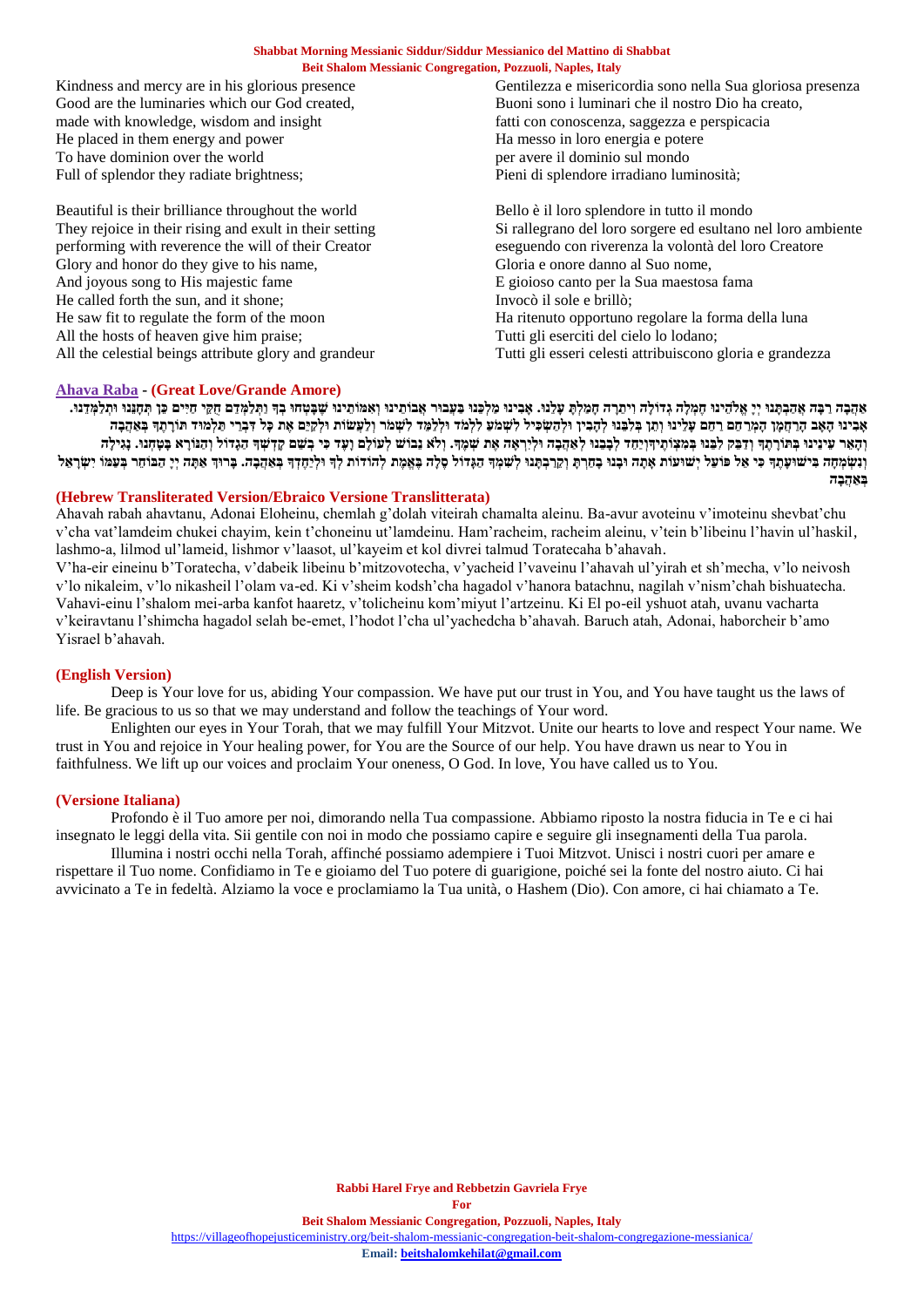#### **[G'Ulah](https://soundcloud.com/user-114005263/redemption-gulah-7th-blessing-from-the-amida-standing-prayer) - (Redemption/Redenzione) גולה**

**כל זה אנו אמורים להיות אמיתיים ובטוחים: אתה לבדנו אלוהינו, ואנחנו ישראל עמך. אתה הריבון שלנו: אתה מציל אותנו מיד המדכאים, ומציל אותנו מאגרופי העריצים. אתה עושה פלאים ללא מספר, מתפעל מעבר לספירה. אתה נותן לנו את החיים שלנו; בעזרתכם אנו שורדים את כל מי שמחפש את חורבנו. עשית לנו נסים בפני פרעה, סימנים ונפלאות בארץ מצרים; פדת את עמך ישראל מקרבם לחופש אמיתי. וילדיכם היו עדים לכוחכם והציעו שבחים ותודות לשמך וקיבלו את ריבונותכם על עצמם. משה ומרים וכל ישראל שרו לך בשמחה רבה, וכולם אמרו: מי כמוך אדוני בין האלים? מי כמוך, שהוא מלכותי בקדושה, מדהים בפאר, מי עושה נפלאות? ילדיכם היו עדים לריבונותכם ופיצלו את הים לפני משה. "זה אלוהים שלי!" הם דיברו ואמרו "אדונאי ישלוט לנצח נצחים!" נאמר: אדונאי חילץ את יעקב וגאל אותו מידו של אחד חזק מאיתנו. ברוך אתה אדוני שגאלת**  .**את ישראל**

### **(Hebrew Transliterated Version/Ebraico Versione Translitterata)**

Emet v'emunah kol zot, v'kayam aleinu, ki Hu Adonai Eloheinu, v'ein zulato, va'anachnu Yisrael amo. Hapodeinu miyad m'lachim, malkenu hago'aleinu mikaf kol he'aritzim. Ha'oseh g'dolot ad ein cheker, v'nifla'ot ad ein mispar. Hasam nafshenu ba'chayim, v'lo natan lamot ragleinu. Ha'oseh lanu nisim un'kamah b'Pharoh, otot umof'tim b'ad'mat b'nei Cham. Vayotzei et amo Yisrael mitocham l'cheirut olam. V'rau vanav g'vurato, shib'chu v'hodu lishmo. Umal'chuto b'ratzon kib'lu aleihem, Moshe u'Miriam uv'nei Yisrael l'cha anu shira b'simcha rabah, v'amru chulam: Mi chamocha ba'eilim Adonai? Mi kamocha, ne'dar bakodesh, Nora t'hilot, oseh feleh? Malchutcha ra'u vanecha, bokei'a yam lifnei Mosheh; "Zeh eili!" anu v'am'ru: "Adonai yim'loch l'olam va'ed!" Vne'emar: "Ki-fada Adonai et-Ya'akov ug'alo miyad chazak mimenu." Baruch Ata Adonai, ga'al Yisrael.

#### **(English Version)**

All this we hold to be true and sure: You alone are our God, and we are Israel Your people. You are our Sovereign: You deliver us from the hand of oppressors, and save us from the fists of tyrants. You do wonders without number, marvels beyond count. You give us our life; by Your help we survive all who seek our destruction. You performed miracles for us before Pharaoh, signs and wonders in the land of Egypt; You redeemed Your people Israel from their midst to true freedom. And Your children witnessed Your strength and offered praise and thanks to Your name, and accepted Your sovereignty upon themselves. Moses and Miriam and all Israel sang to You with great rejoicing, and all of them said: Who is like You, Adonai, among the gods? Who is like You, who is majestic in holiness, awesome in splendor, who does wonders? (Exodus 15:11) Your children witnessed Your sovereignty, splitting the sea before Moses. "This is my God!" They spoke up and said, "Adonai will rule forever and ever!" (Exodus 15:2,18) It is said: Adonai rescued Jacob and redeemed him from the hand of one stronger than ourselves (Jeremiah 31:10). Blessed are You Adonai, who redeemed Israel.

#### **(Versione Italiana)**

Tutto ciò che riteniamo sia vero e sicuro: Tu solo sei il nostro Dio e noi siamo Israele il Tuo popolo. Tu sei il nostro sovrano: ci togli dalla mano degli oppressori e ci salvi dai pugni dei tiranni. Fai meraviglie senza numero, meraviglie oltre ogni limite. Tu ci dai la nostra vita; con il Tuo aiuto sopravviviamo a tutti coloro che cercano la nostra distruzione. Hai compiuto miracoli per noi davanti al Faraone, segni e prodigi nella terra d'Egitto; Hai redento il Tuo popolo Israele da loro in mezzo alla vera libertà. E i Tuoi figli hanno assistito alla Tua forza, hanno offerto lode e grazie al Tuo nome e hanno accettato la Tua sovranità su se stessi. Mosè, Miriam e tutto Israele ti cantavano con grande gioia, e tutti dissero: Chi è come Te, Adonai, tra gli dei? Chi è come Te, che è maestoso nella santità, fantastico nello splendore, chi fa meraviglie? (Esodo 15:11) I Tuoi figli furono testimoni della Tua sovranità, dividendo il mare davanti a Mosè. "Questo è il mio Dio!" Parlarono e dissero: "Adonai regnerà per sempre!" (Esodo 15:2,18) Si dice: Adonai salvò Giacobbe e lo riscattò dalla mano di uno più forte di noi (Geremia 31:10). Beato Tu Adonai, che hai redento Israele.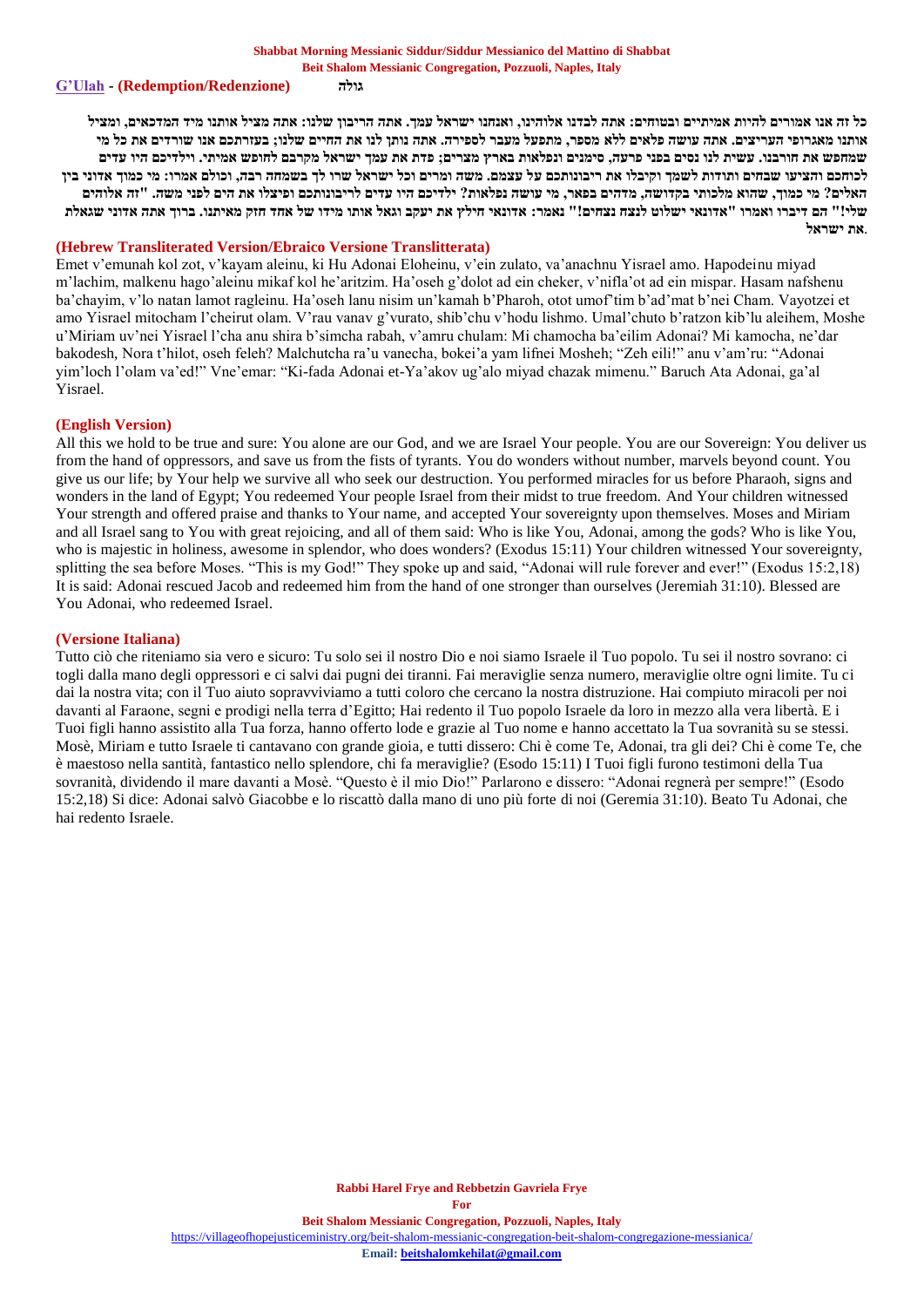בּרוּד אַמַה יִי אַלֹהֵינוּ וַאלֹהֵי אַבּוֹתֵינוּ וְאִמוֹתֵינוּ, אֵלֹהֵי אַבְרָהָם, אֲלֹהֵי יִעֲקֹב, אֱלֹהֵי שָׂרָה, אֱלֹהֵי רִבְקָה, אֱלֹהֵי רָחֵל וֵאלֹהֵי לֵאָה. הָאֵל הַגְּדוֹל הגבור והנורא, אל עליון, גומל חסדים טובים, וקונה הכל, וזוכר חסדי אבות ואמהות, ומביא גאלה לבני בניהם למען שמו באהבה **מֵֶֽ לְֶך עֹוזֵּר ּומֹושִֵּֽ יעַ ּומָּ גֵּן. בָּ רּוְך אַ תָּ ה יְי,ָּ מָּ גֵּן אַ בְ רָּ הָּ ם וְ עֶזְרַ ת ְָּׂ רָּ ה**

### **(Hebrew Transliterated Version) (Versione Traslitterata Ebraica)**

Baruch atah Adonai Eloheinu v'Elohei avoteinu v'imoteinu, Elohei Avraham, Elohei Yitzchak v'Elohei Yaakov, Elohei Sarah, Elohei Rivka, Elohei Leah v'Elohei Rachel. Ha-El hagadol hagibor v'hanora, El elyon, gomeil chasadim tovim, v'koneih hakol, v'zocheir chasdei avot v'imahot, umeivi g'ulah liv'nei v'neihem l'maan sh'mo b'ahavah. Melech ozeir umoshia umagen. Baruch atah, Adonai, magein Avraham v'ezrat Sarah.

### **(English Version)**

Blessed are You, Adonai our God, the God of our fathers and mothers, God of Abraham, God of Isaac, God of Jacob; God of Sarah, God of Rebecca, God of Leah, and God of Rachel, the great, mighty, and awesome God who bestows loving kindness, creates everything out love, who remembers the love of our fathers and mothers, and brings redemption to their children's children for the sake of the Divine Name. Sovereign, Deliverer, Helper and Shield, Blessed are You, Adonai, Sarah's Helper, Abraham's Shield.

### **(Versione Italiana)**

Beato te, Adonai nostro Dio, Dio dei nostri padri e madri, Dio di Abramo, Dio di Isacco, Dio di Giacobbe; Dio di Sarah, Dio di Rebecca, Dio di Lea e Dio di Rachel, il grande, potente e meraviglioso Dio che dona amorevole benignità, crea tutto l'amore, che ricorda l'amore dei nostri padri e madri e porta la redenzione ai loro figli dei figli per il bene del Suo Nome. Sovrano, liberatore, aiutante e scudo, beato Tu, Adonai, aiutante di Sarah, scudo di Abramo.

### **[G'vurot](https://soundcloud.com/user-114005263/gvurot-prayer-preghiera) - (God's Power/La Potenza di Dio) ותֹורּב ְג**

**,אַ תָּ ה גִּ בֹור לְ עֹולָּם, אֲדֹנָּי מְ חַ יֵּה מֵּ תִּ ים אַ תָּ ה רַ ב לְ הֹושִֵּֽ יעַ חורף – מַ שִּ יב הָּ רֵֽ ּוחַ ּומֹורִּ יד הַ גֵֶֽשֶ ם קיץ – מֹורִּ יד הַ טַ ל ְמ ַכ ְל ֵּכל ַחִּיים ְבֵֶֽח ֶסד מְ חַ יֵּה מֵּ תִּ ים בְ רַ חֲמִּ ים רַ בִּ ים, סֹומֵּ ְך נֹופְ לִּ ים וְ רֹופֵּא חֹולִּ ים, ּומַ תִּ יר אֲסּורִּ ים ּומְ קַ יֵּם אֱמּונָּתֹו לִּ ישֵּ נֵּי עָּפָּ ר מִּ י כָּמֵֽ ֹוָך בֵַֽ עַל גְ בּורֹות ּומִּ י וֵּֽ ֹומֶ ה לְָּך, מֵֶֽ לְֶך מֵּ מִּ ית ּומְ חַ יֶה ּומַ צְ מִֵּֽ יחַ יְשּועָּה וְ נֶאֱמָּ ן אַ תָּ ה לְ הַ חֲיֹות מֵּ תִּ ים בָּ רּוְך אַ תָּ ה, יְי,ָּ מְ חַ יֵּה הַ וֵּּ תִּ ים**

### **(Hebrew Transliterated Version) (Versione Traslitterata Ebraica)** Atah gibor l'olam, Adonai, m'chayeih hakol atah, rav l'hoshia.

**[Winter]** - Mashiv haruach u'morid hageshem. **[Summer]** - Morid hatal.

M'chalkeil chayim b'chesed, m'chayeih hakol b'rachamim rabim, someich noflim, v'rofei cholim, umatir asurim, um'kayeim emunato lisheinei afar. Mi chamocha baal g'vurot umi domeh lach, melech meimit um'chayeh umatzmiach y'shuah. V'ne-eman atah l'hachayot hakol. Baruch atah, Adonai, m'chayeih ha hakol.

#### **(English Version)**

You, O Lord, are mighty forever, you give life to all, you are mighty to save,

**In the winter:** You cause the wind to blow and the rain to fall. **In the summer:** You cause the dew to fall.

You sustain the living with lovingkindness, you give life to all with great mercy, you support the falling, you heal the sick, and free those in bondage, and keep your faith to them that sleep in the dust. Who is like you, Lord of mighty acts, and who resembles thee, O King, who brings death and life, and causes salvation to spring forth? Yes, you faithfully give life to all. Blessed art thou, O Lord, who gives life to all.

**Rabbi Harel Frye and Rebbetzin Gavriela Frye**

**For**

**Beit Shalom Messianic Congregation, Pozzuoli, Naples, Italy**

<https://villageofhopejusticeministry.org/beit-shalom-messianic-congregation-beit-shalom-congregazione-messianica/>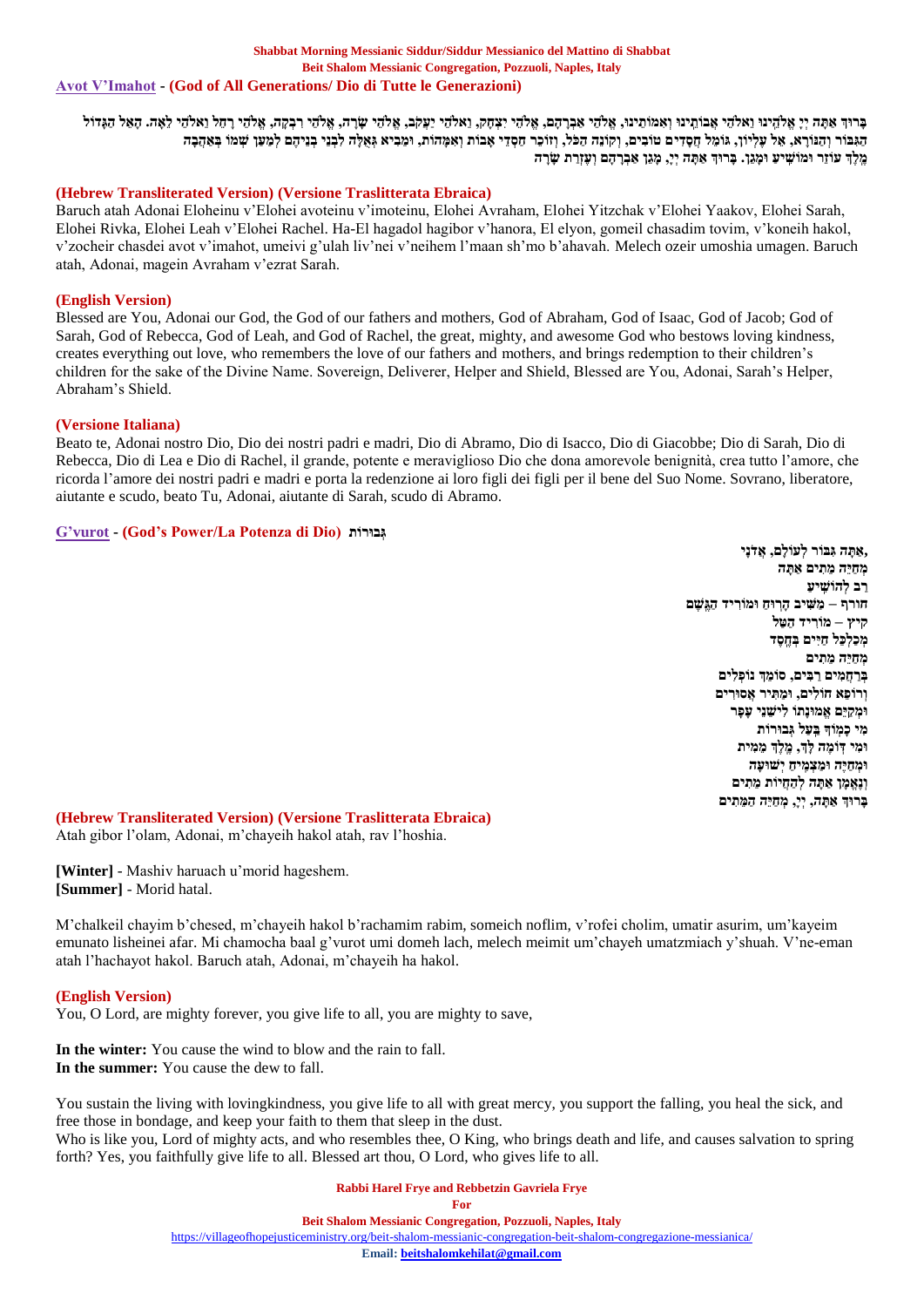### **(Versione Italiana)**

Tu, o Signore, sei potente per sempre, dai vita a tutti, sei potente per salvare,

**In inverno:** fai soffiare il vento e cadere la pioggia. **In estate:** fai cadere la rugiada.

Sostieni i vivi con amorevole benignità, dai vita a tutti con grande misericordia, sostieni la caduta, guarisci i malati e libera quelli in schiavitù e mantieni la Tua fede nei confronti di coloro che dormono nella polvere. Chi è come Te, Signore delle azioni potenti, e che Ti assomiglia, o re, che porta morte e vita e fa nascere la salvezza? Sì, dai fedelmente vita a tutti. Beato Tu, o Signore, che dai vita a tutti.

### **[Kedusha / L' dor Vador](https://soundcloud.com/user-114005263/kedusha) - (Sanctification/ Santificazione)**

נִקְדָּשׁ אֶת שִׁמְךָּ בָּעוֹלָם, כְּשֵׁם שֵׁמַקִדִּישִׁים אוֹתוֹ בִּשְׁמֵי מָרוֹם, כַּכָּתוּב עַל יַד נִבְיְאֱךָ, וְקָרָא זֶה אֶל זֶה וְאָמֵר **קָּ דֹוש קָּ דֹוש קָּ דֹוש יְיָּ צְ בָּ אֹות, מְ לֹא כָּל הָּ אֵָּֽ רֶ ץ כְ בֹודֹו** אַ דִּיר אַ דִּירֵנוּ יִיַּ אַ דֹנֵינוּ מֵה אַ דִּיר שִׁמְךָ בְּכָל הָאָרֶץ **בָּ רּוְך כְ בֹוד יְי,ָּ מִּ וְּ קֹומֹו** אֶחָד הוּא אֱלֹהֵינוּ, הוּא אָבִינוּ, הוּא מַלכֵּנוּ, הוּא מֹוֹשִׁיעֵנוּ וְהוּא יַשְׁמִיעֵנוּ בְּרַחֲמֵיו לִעֵינֵי כַּל חַי **אֲנִּי יְיָּ אֱֹלהֵּ יכֶם יִּמְ ֹלְך יְיָּ לְ עֹולָּם, אֱֹלהֵַֽ יְִּך צִּ יֹון לְ דֹר וָּדֹר, הַ לְ לּויָּּה** לְדֹוֹר וָדוֹר נַגִּיד גָּדְלֶךְ וּלְנֵצַה נְצָהִים קְדֻשָּׁתְךָ נַקְדִּישׁ, וְשִׁבְהָךְ אֱלֹהֵינוּ מִפְִּּינוּ לֹא יָמוּשׁ לְעוֹלָם וַעֵּד **בָּ רּוְך אַ תָּ ה יְי,ָּ הָּ אֵּ ל הַ קָּ דֹוש**

### **(Hebrew Transliterated Version) (Versione Traslitterata Ebraica)**

N'kadeish et shimacha baolam, k'shem shemakdishim oto bish'mei marom, kakatuv al yad n'vi-echa, v'kara zeh el zeh v'amar: Kadosh, kadosh, kadosh Adonai tz'vaot, m'lo chol haaretz k'vodo. Adir adireinu, Adoni Adoneinu, mah adir shimcha b'chol haaretz. Baruch k'vod Adonai mimkomo. Echad hu Elohinu, hu Avinu, hu Malkeinu, hu Mosh-einu, v'hu yashmi-einu b'rachamva l'einei kol chai. Ani Adonai Eloheichem. Yimloch Adonai l'olam, Elohayich Tzion l'dor vador, hal'luyah. L'dor vador nagid godlecha ul'neitzach n'tzachim k'dushat-cha nakdish, v'shivchacha Eloheinu, mipinu lo yamush l'olam va-ed. Baruch atah, Adonai, Ha-El haKadosh.

### **(English Version)**

Let us sanctify Your Name on earth, as it is sanctified in the heavens above. As it is written by Your prophet. Holy, holy, holy is Adonai Tz'vaot! God's presence fills the whole earth. Source of strength, Sovereign One, how majestic is Your presence in all the earth! Blessed is the presence of God, shining fourth from where God dwells. God alone is our God and our Creator, our Ruler and our Helper; and in mercy, God is revealed in the sight of all the living: I am Adonai your God! Adonai shall reign forever, your God, O Zion, from generation to generation, Hallelujah! To all generations we will declare Your greatness, and for all eternity proclaim Your holiness. Your praise, O God, shall never depart from our lips. Blessed are You, Adonai, the Holy God.

### **(Versione Italiana)**

Consacriamo il Tuo Nome sulla terra, come è santificato nei cieli sopra. Come è scritto dal Tuo profeta. Santo, Santo, Santo è Adonai Tz'vaot! La presenza di Hashem (Dio) riempie tutta la terra. Fonte di forza, Unico Sovrano, quanto è maestosa la Tua presenza in tutta la terra! Beata la presenza di Hashem (Dio), che risplende dinnanzi alla dimora di Hashem (Dio). Hashem (Dio) solo è il nostro Dio e il nostro Creatore, il nostro Sovrano e il nostro Aiuto; e in misericordia, Hashem (Dio) si rivela agli occhi di tutti i vivi: sono Adonai il Tuo Dio! Adonai regnerà per sempre, il Tuo Dio, o Sion, di generazione in generazione, Alleluia! A tutte le generazioni dichiareremo la Tua grandezza e per tutta l'eternità proclameremo la Tua santità. La Tua lode, o Hashem (Dio), non si allontanerà mai dalle nostre labbra. Beato Tu, Adonai, il Santo Dio.

### **[Shema](https://soundcloud.com/user-114005263/shema-chanted-cantata)** - **("The Watchword of Our Faith" "La Parola d'Ordine della Nostra Fede")**

**שְ מַ ע יְְִּׂ רָּ אֵּ ל, יְיָּ אֱֹלהֵּ ינּו, יְיָּ אֶ חֵָּֽ ד: .בָּ רּוְך שֵּ ם כְ בֹוד מַ לְ כּותֹו לְ עֹולָּם וָּעֶ ד**

**(Hebrew Transliterated Version)** She-ma Yis-ra-el, A-do-nai E-lo-hey-nu, A-do-nai Ec-had. Ba-ruch Shem Ke-vod Mal-choo-to Le-o-lam Va-ed. Yeshua, Ha-Ma-she-ach, Hoo A-do-nai.

### **(English Version)**

Hear O Israel, the LORD is our God, the LORD is One. Blessed be His Name whose glorious Kingdom is forever and ever. YESHUA, the Messiah, He is LORD.

> **Rabbi Harel Frye and Rebbetzin Gavriela Frye For Beit Shalom Messianic Congregation, Pozzuoli, Naples, Italy** <https://villageofhopejusticeministry.org/beit-shalom-messianic-congregation-beit-shalom-congregazione-messianica/>